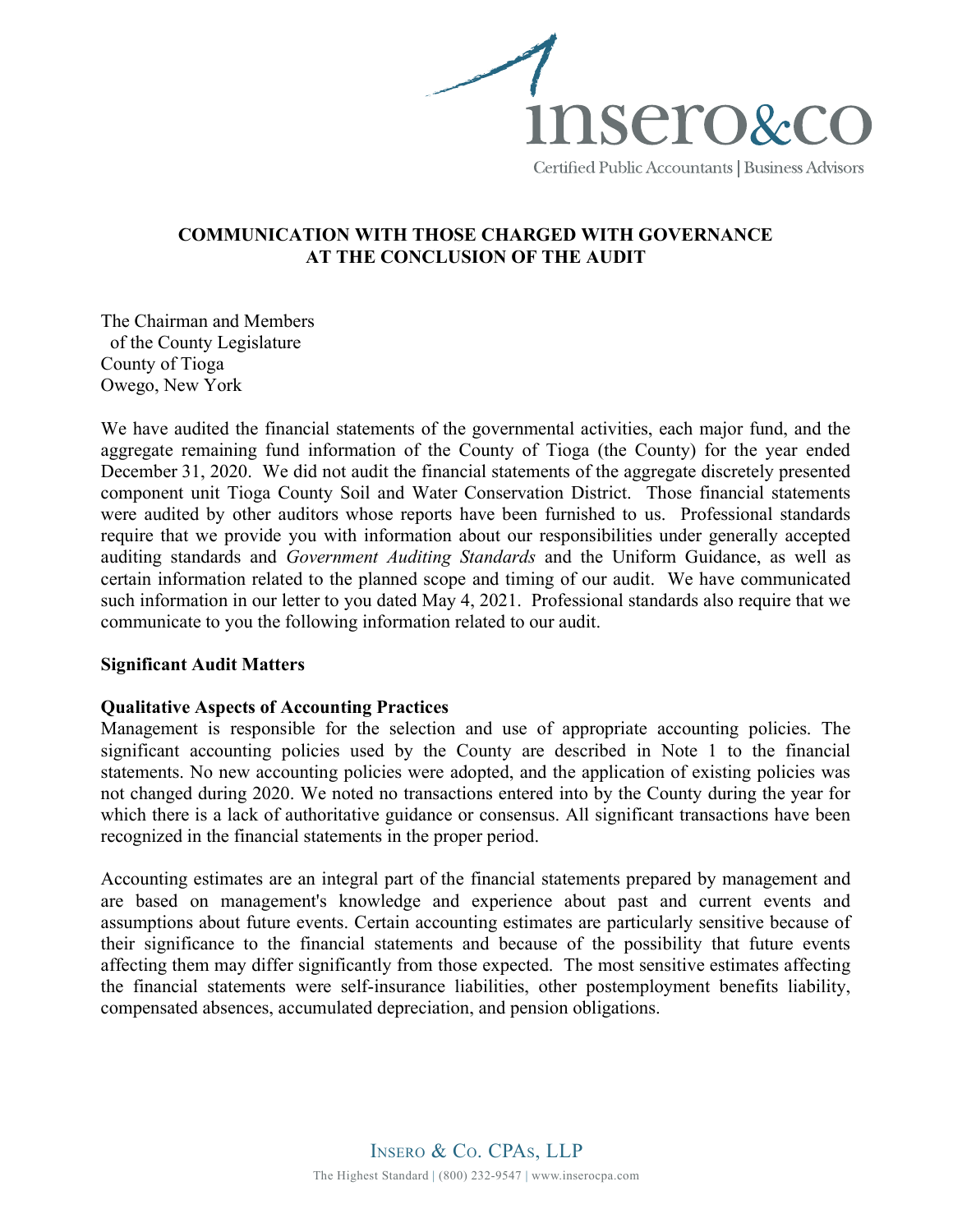Management's estimates of self-insurance liabilities, other postemployment benefits liability, compensated absences, accumulated depreciation, and pension obligations are based on various assumptions. Self-insurance and other postemployment benefits liability estimates are based on actuarial calculations. The compensated absences estimate, which includes accrued vacation, sick, and other paid absences time, is based on labor agreements, hours accrued, and pay rates. Accumulated depreciation estimates are based on the historical cost of assets and their estimated useful lives, and accounting and reporting for pensions are based on the County's proportionate share of the NYS Retirement System Plan liabilities. We evaluated the key factors and assumptions used to develop the self-insurance liabilities, other postemployment benefits liability, compensated absences, accumulated depreciation, and pension obligations in determining that they are reasonable in relation to the financial statements taken as a whole.

Certain financial statement disclosures are particularly sensitive because of their significance to financial statement users. The most sensitive disclosures to the financial statements were:

The disclosures of capital assets, pension obligations, other postemployment benefits, and longterm debt, the details of which are presented in Notes 5, 6, 7, and 9 to the financial statements.

The financial statement disclosures are neutral, consistent, and clear.

### Difficulties Encountered in Performing the Audit

We encountered no significant difficulties in dealing with management in performing and completing our audit.

#### Corrected and Uncorrected Misstatements

Professional standards require us to accumulate all known and likely misstatements identified during the audit, other than those that are clearly trivial, and communicate them to the appropriate level of management. There were no misstatements identified as a result of audit procedures, other than those considered to be trivial.

#### Disagreements With Management

For purposes of this letter, a disagreement with management is a financial accounting, reporting, or auditing matter, whether or not resolved to our satisfaction, that could be significant to the financial statements or the auditors' report. We are pleased to report that no such disagreements arose during the course of our audit.

#### Management Representations

We have requested certain representations from management that are included in the management representation letter dated September 17, 2021.

#### Management Consultations With Other Independent Accountants

In some cases, management may decide to consult with other accountants about auditing and accounting matters, similar to obtaining a "second opinion" on certain situations. If a consultation involves application of an accounting principle to the County's financial statements or a determination of the type of auditors' opinion that may be expressed on those statements, our professional standards require the consulting accountant to check with us to determine that the consultant has all the relevant facts. To our knowledge, there were no such consultations with other accountants.